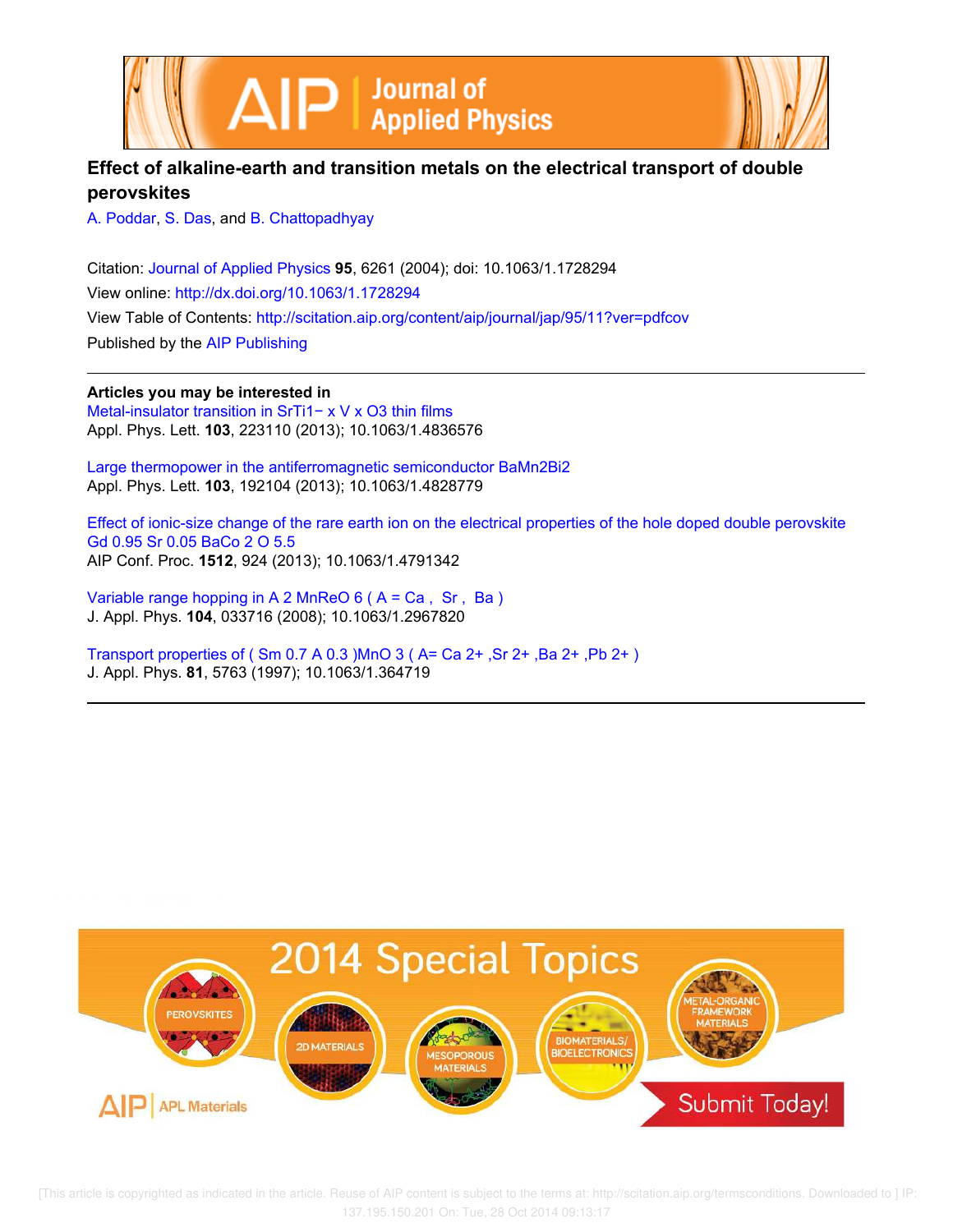# **Effect of alkaline-earth and transition metals on the electrical transport of double perovskites**

A. Poddar,<sup>a)</sup> S. Das, and B. Chattopadhyay<sup>b)</sup> *Saha Institute of Nuclear Physics 1/AF, Bidhannagar, Calcutta-700 064, India*

(Received 10 July 2003; accepted 7 March 2004)

The transport properties of  $A_2BMOO_6$  ( $A=Ca$ , Sr, and Ba;  $B=Cr$ , Mn, and Fe) crystals are investigated from studies of x-ray diffraction, thermoelectric power (TEP) *S*, and resistivity  $\rho$ measurements over a wide temperature range (20–900 K). The resistivity of  $A_2$ FeMoO<sub>6</sub> ( $A = Ca$ , Sr, and Ba) crystals shows a metallic character and its analysis suggests that the electron-electron scattering is one of the contributions governing the conduction mechanism of these compounds. On the other hand,  $Ca<sub>2</sub>MnMoO<sub>6</sub>$  shows an insulator-metal transition similar to that reported in rare earth nickelate [Phys. Rev. B 45, 8209 (1992)]. The conductivity  $\sigma(T)$  data of Sr<sub>2</sub>CrMoO<sub>6</sub> can be best fitted in terms of simultaneous contributions to  $\sigma$  with an activated-type process and variable range hopping (VRH) mechanism. In the case of  $Sr_2MnMoO<sub>6</sub>$ ,  $\rho(T)$  behavior follows an activated-type hopping for  $T > 400$  K whereas for  $T < 85$  K it can be described satisfactorily by VRH mechanism. For all the compounds, TEP exhibits negative values  $(n \text{ type})$  except for  $Ca<sub>2</sub>FeMoO<sub>6</sub>$ which shows a crossover from positive (*p* type) to negative values (*n* type) around  $T = 147$  K. From the metallic diffusion part of TEP, Fermi energy  $E_F$  is estimated to be 0.86 eV, 1.2 eV, and 0.8 eV for  $Sr_2FeMoO_6$ ,  $Ca_2FeMoO_6$ , and  $Ca_2MnMoO_6$ , respectively.  $\odot$  2004 American Institute of *Physics.* [DOI: 10.1063/1.1728294]

## **I. INTRODUCTION**

Recently strongly correlated electron systems with a half metallic character, i.e., compounds with only one spin direction at the Fermi level  $(E_F)$ , have attracted considerable attention<sup>1,2</sup> both from fundamental and practical points of view. Because of the high spin polarization inherent to these oxides carrier motion depends sensitively on the relative angles between their magnetic moments that can be controlled by a low magnetic field. In this sense, half metallic oxides with high magnetic transition temperature close to room temperature with spin dependent transport are the promising candidates for technological application.<sup>3</sup> In case of half metallic manganites, the intergrain magnetoresistance (MR) becomes smaller as  $T_c$  increases to room temperature and restricts their use in magnetoresistive devices. Very recently observation<sup>4</sup> of low field MR at room temperature in the double perovskite metallic  $Sr_2FeMoO<sub>6</sub>$  (SFMO) compound is found to be appropriate for the purpose because of the material's high value for  $T_C$  ( $\sim$ 400 K). Besides the technological importance substantial research efforts have also been devoted to understand the electronic and magnetic properties of the double-perovskite compounds  $A_2B'B''O_6$  $(Ref. 5)$  where  $A$  is 12-fold coordinated alkaline-earth metal ion and  $B', B''$  are transition metal ions with sixfold coordination with oxygen. Depending upon the amount of the Fe and Mo atoms the crystal symmetry of ordered SFMO is found to be cubic or tetragonal where each of the  $Fe<sup>3+</sup>$  and  $Mo<sup>5+</sup>$  sublattices is considered to be ferromagnetically or-

dered while the two sublattices are coupled to each other antiferromagnetically.6,7 The ferrimagnetism of this compound has been ascribed to the antiferromagnetic superexchange interaction between  $Mo^{5+} (4d^{1})$  spin and  $Fe^{3+}$  (3*d*<sup>5</sup>) spin leading to a saturation magnetization  $M_S$  $=4\mu_B$ . This value for  $M_S$  is irrespective of the valence degeneracy of the cations at the *B'* and *B''* sites (viz.  $Fe^{3+}$  $+Mo^{5+}=Fe^{2+}+Mo^{6+})$  and is slightly higher compared to the value  $M<sub>S</sub>=3.4\mu<sub>B</sub>$  observed experimentally. This descrepancy is believed to arise from the mis-site disorder of Fe sites by Mo species and vice versa. It is to be mentioned here that for  $Fe^{2+}$ -Mo<sup>6+</sup> combination there exists no local magnetic moment at the Mo site. A density functional calculation<sup>4</sup> has shown that the occupied up-spin band mainly composed of  $Fe<sup>3+</sup>$  electrons is separated by a gap from the Fermi level lying in the down-spin band consisting of Fe  $t_{2g}$  and Mo  $t_{2g}$ electrons. Consequently, charge carriers are almost spin polarized at  $E_F$  giving rise to half metallic character.<sup>4,8,9</sup> Thus the electrons of Fe and Mo may behave as localized and itinerant, respectively. The observed metallicity and magnetic properties of SFMO can be explained considering the valence degeneracy of the cations at  $B'$  and  $B''$  sites as proposed by Sleight and Weiher.<sup>10</sup> This is also supported by the electronic structure calculation which shows that at the Fermi level down-spin Mo 4*d*  $t_{2g}$ , Fe 3*d*  $t_{2g}$ , and  $O_{2p}$  states are mixed up and form narrow conduction band, and provide conduction mechanism. In contrast,  $Sr<sub>2</sub>MnMoO<sub>6</sub>$  which belongs to the same double-perovskite family shows insulating property<sup>11</sup> as it contains no Mo  $4d$  electrons responsible for metallic conductivity. The insulating property along with antiferromagnetic ordering  $(T_N=16-37 \text{ K})$  has also been observed<sup>12–14</sup> in another member  $Sr_2FeWO_6$  of the above family. Here, all the W atoms are in the  $W^{6+}$  state and con-

a)Electronic address: poddar@cmp.saha.ernet.in

b)Present address: Lady Brabourne College, P1/2 Suhrawardy Avenue, Calcutta-700 017, India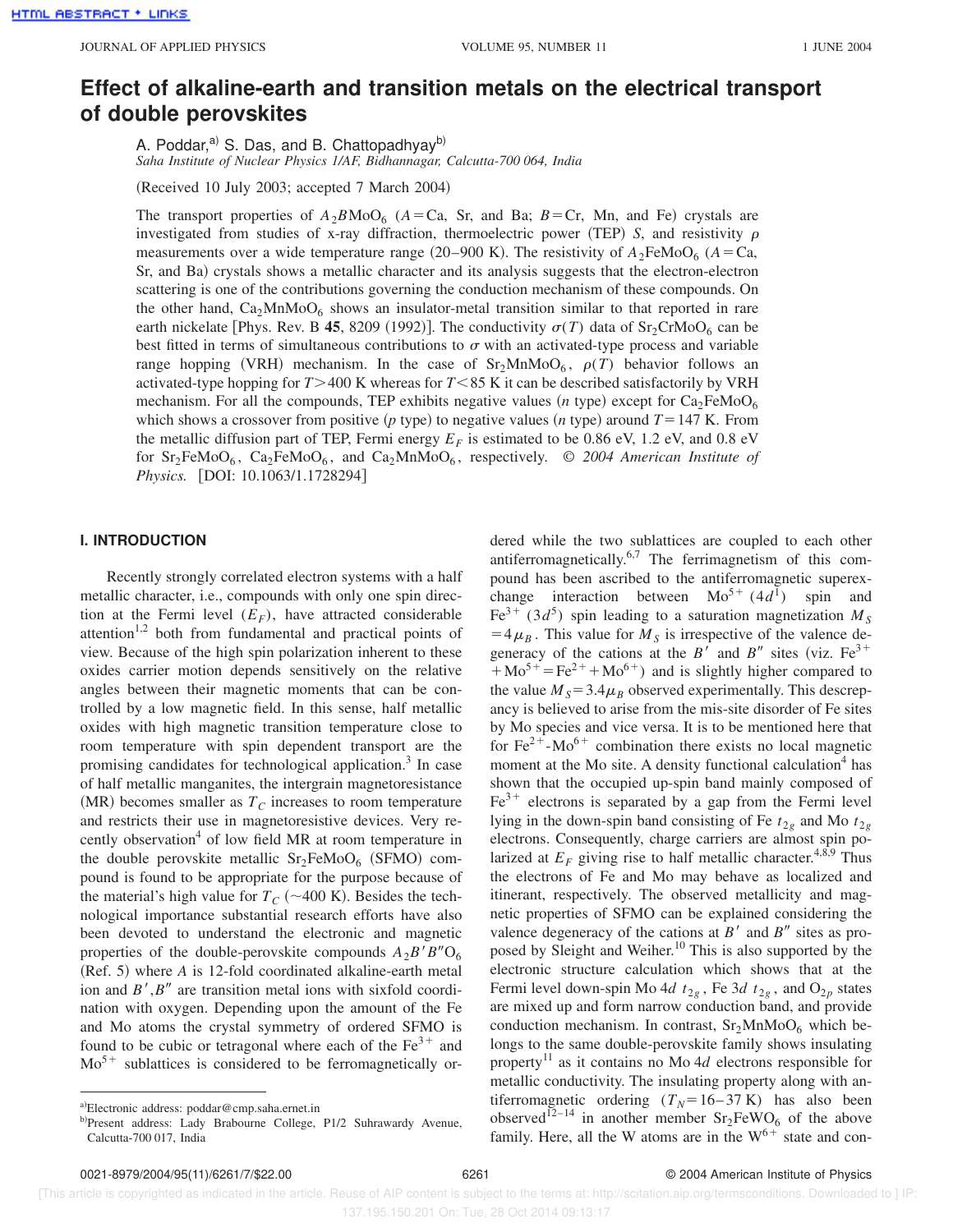sequently Fe atoms adopt the  $Fe<sup>2+</sup>$  state giving rise to insulating property as a result of complete localization of the valence electrons. A transition from ferrimagnetic metal to antiferromagnetic insulator has been reported $15-17$  in  $Sr_2Fe(Mo_{1-x}W_x)O_6$  for composition around the critical concentration  $x \sim 0.25$ . The authors interpreted the metalinsulator (MI) transition in terms of valence fluctuation between  $Fe^{2+}/(W, Mo)^{6+}$  and  $Fe^{3+}/(W,Mo)^{5+}$  due to the stability of the  $Mo^{5+}$  valence or, more plausibly, the percolation model. In this system the thermopower *S* as a function of *x* shows a change from *p* type to *n* type with increasing temperature at  $T_{np}$  that changes monotonically with *x* for the range  $0.2 \le x \le 0.75$ .<sup>16</sup> Thus it is clear that the nature of transition metals at  $B'$  and  $B''$  sites of the double perovskite  $A_2B'B''O_6$  plays an important role for the conduction process. Here we have systematically studied the electrical resistivity and thermoelectric power (TEP) *S* of the doubleperovskite  $A_2 B \text{MoO}_6$  single crystals where  $A = \text{Ca}$ , Sr, and Ba and  $B = Cr$ , Mn, and Fe in order to understand the conduction mechanism, thereby throwing some light on the nature of MI transition, if exists, on these crystals.

## **II. EXPERIMENT**

Single crystalline  $A_2BMO_6$  ( $A=Ca$ , Sr, and Ba and  $B = Cr$ , Mn, and Fe) was melt grown by the floating zone method. For the preparation of bulk  $A_2BMOO_6$  material corresponding to the above composition stoichiometric amounts of  $ACO_3$  ( $A=Ca$ , Sr, and Ba), Fe<sub>2</sub>O<sub>3</sub>, Cr<sub>2</sub>O<sub>3</sub>, MnO, and  $MoO<sub>3</sub>$  were mixed, ground, and calcined at 1000 °C in a flow of 1:9 ratio of  $H_2$  and Ar gas mixture for 6 h with intermediate grindings. Finally, the mixture was well ground, pressed into pellets, and sintered at about 1270 °C for 2 h in a flow of 1:9 ratio of  $H_2$  and Ar gas mixture. The structures for each of the above composition were confirmed by x-ray diffraction. Then pellets were crushed, pulverized to powder, and pressed into rods of dimensions  $5 \times 80$  mm<sup>2</sup> and finally sintered at 1270 °C for 1 h in the same gaseous atmosphere. Using traveling solvent floating zone (TSFZ) image furnace all the crystals were grown at a feeding speed of 20–30 mm/h in Ar atmosphere. Black and shiny crystals of size 4 mm in diameter and 10 mm in length were obtained. For the better ordering of Fe and Mo all the as-grown  $A_2BMO_6$ crystals were annealed at 1250 °C for 12 h in a flow of  $H_2$ and Ar gas mixture (in the ratio 1:9) and then cooled at the rate of 50 °C/h to room temperature. All the subsequent experiments were performed on these annealed samples.

The crystal structure and the phase purity of each of the crystals were checked by the powder x-ray diffraction with



FIG. 1. X-ray diffraction patterns for  $A_2$ FeMoO<sub>6</sub> ( $A = Ca$  and Sr) and Sr<sub>2</sub>MnMoO<sub>6</sub> single crystals.

Cu *K*<sup>a</sup> radiation using the Philips APD1877 x-ray diffractometer. The dc electrical resistivity measurements were performed following four-probe technique. The thermopower of the samples was measured using a differential technique. The details of the setup and measurement technique have been reported earlier.<sup>18</sup>

## **III. RESULTS AND DISCUSSION**

#### **A. X-ray diffraction**

The quality of the samples and their crystallographic structure have been investigated by means of roomtemperature powder x-ray diffraction technique. Figure 1 presents the x-ray diffraction spectrum of some doubleperovskite samples. The patterns were obtained taking the diffraction picture by step-scanning procedure for the powder sample obtained by grinding the single crystal grown by TSFZ image furnace. No traces of impurities were detected in the x-ray diffraction pattern. The analysis of the x-ray spectrum for  $Sr_2FeMoO_6$ ,  $Sr_2MnMoO_6$ , and  $Sr_2CrMoO_6$  is found to be consistent with tetragonal symmetry (*I*4/*mmm*) although the diffraction profiles (Fig. 1) for  $Sr<sub>2</sub>FeMoO<sub>6</sub>$  and  $Sr<sub>2</sub>MnMoO<sub>6</sub>$  do not contain double peaks. This could be due to disorder or internal strains. The structural parameters are summarized in Table I. The observed tetragonal symmetry of  $Sr<sub>2</sub>FeMoO<sub>6</sub>$  at room temperature is in agreement with the results reported by Moritomo et al.<sup>6</sup> The authors<sup>6</sup> observed that the crystal structure of the compound is cubic  $(Fm\overline{3}m, Z=4)$  in the paramagnetic phase while that in the

TABLE I. Structural parameters of  $A_2$ BMoO<sub>6</sub> ( $A = Ca$ , Sr, Ba and  $B = Cr$ , Mn, Fe).

| Sample                             | Symmetry           | $a(\AA)$            | b(A)                | c(A)                | В                   |
|------------------------------------|--------------------|---------------------|---------------------|---------------------|---------------------|
| Ca <sub>2</sub> FeMoO <sub>6</sub> | P2, ln             | $5.4165 \pm 0.0003$ | $5.5392 \pm 0.0003$ | $7.7152 \pm 0.0003$ | $89.927 \pm 0.0035$ |
| Ca <sub>2</sub> MnMoO <sub>6</sub> | P2 <sub>1</sub> /n | $5.4145 \pm 0.0002$ | $5.5149 \pm 0.0002$ | $7.7818 \pm 0.0003$ | $89.913 \pm 0.0035$ |
| Sr <sub>2</sub> FeMoO <sub>6</sub> | I4/mmm             | $5.5447 \pm 0.0002$ |                     | $7.8393 \pm 0.0003$ |                     |
| $Sr_2MnMoO_6$                      | I4/mmm             | $5.6505 \pm 0.0002$ |                     | $7.9987 \pm 0.0004$ |                     |
| $Sr_2CrMoO_6$                      | I4/mmm             | $5.5688 \pm 0.0003$ |                     | $7.9054 \pm 0.0003$ |                     |
| $Ba_2FeMoO_6$                      | $Fm\overline{3}m$  | $8.0686 \pm 0.0002$ |                     |                     |                     |

 [This article is copyrighted as indicated in the article. Reuse of AIP content is subject to the terms at: http://scitation.aip.org/termsconditions. Downloaded to ] IP: 137.195.150.201 On: Tue, 28 Oct 2014 09:13:17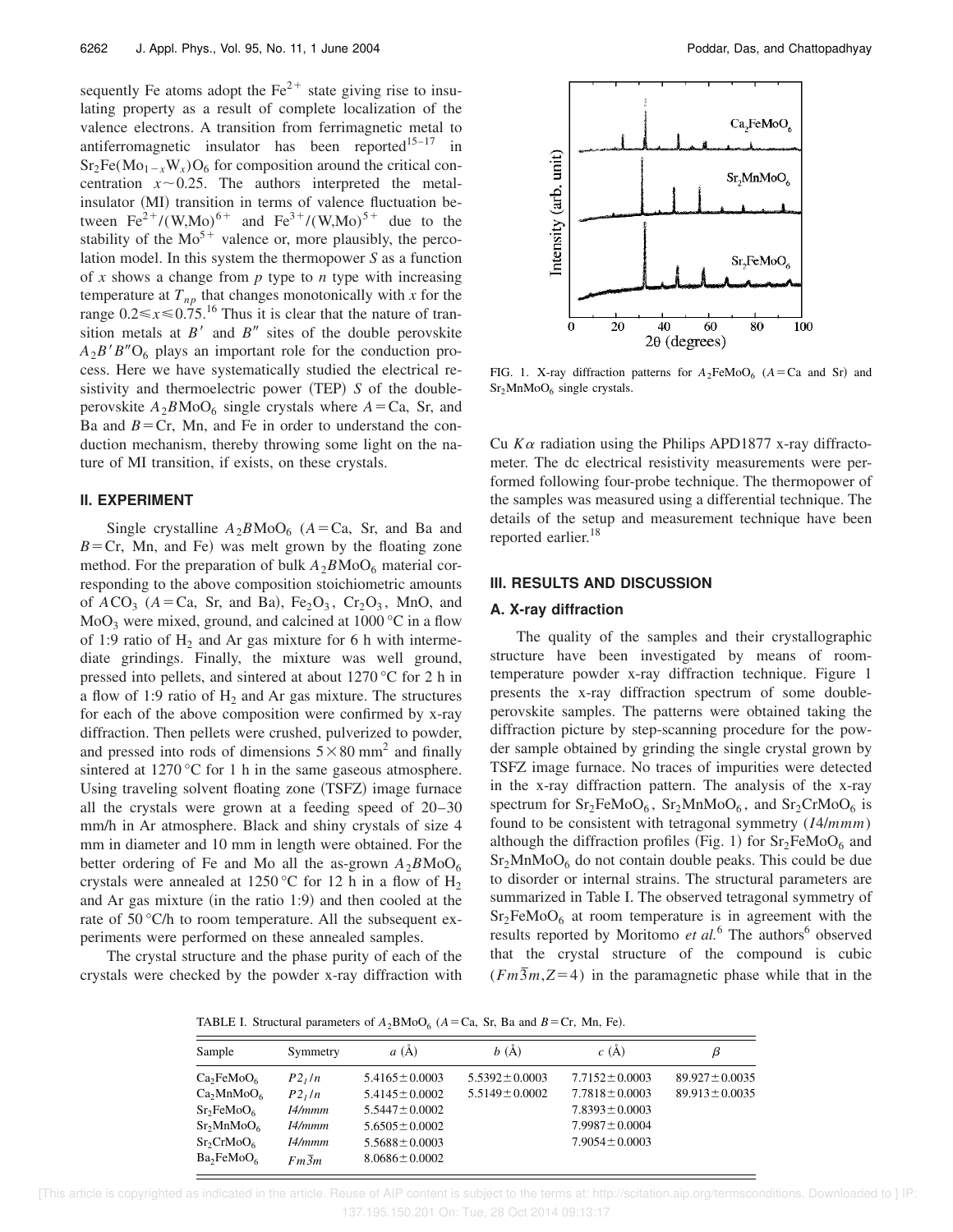

FIG. 2. The temperature dependence of resistivity of  $A_2$ FeMoO<sub>6</sub> ( $A = Ca$ , Sr, and Ba) and  $Ca<sub>2</sub>MnMoO<sub>6</sub>$  crystals.

ferrimagnetic phase is tetragonal  $(I4/mmm, Z=2)$ . For  $Ca<sub>2</sub>FeMoO<sub>6</sub>$  and  $Ba<sub>2</sub>FeMoO<sub>6</sub>$  crystals we observed that the x-ray diffraction peaks can be indexed successfully considering monoclinic  $(P2_1/n)$  and cubic  $(Fm\overline{3}m)$  structures, respectively. Borges *et al.*<sup>7</sup> have also observed that the x-ray diffraction data for  $A_2$ FeMoO<sub>6</sub> ( $A = Ca$ , Sr, and Ba) can be indexed quite consistently with monoclinic, tetragonal, and cubic symmetries, respectively. In addition to this, our x-ray results for  $A_2$ FeMoO<sub>6</sub> ( $A = Ca$ , Sr, and Ba) are consistent with the x-ray Rietveld analysis results performed by Ritter *et al.*19,20 for the same compounds. It is to be mentioned here that the knowledge of tolerance factor *<sup>t</sup>* determines the crystal structure of perovskite  $ABO<sub>3</sub>$ . The reported crystal structures of  $A_2$ FeMoO<sub>6</sub> ( $A = Ca$ , Sr, and Ba) as a function of *t* are as follows:  $Ca<sub>2</sub>FeMoO<sub>6</sub>$  with  $t=0.954$  is found to be monoclinic, or tetragonal, while  $Sr_2FeMoO_6$  with  $t=1.009$  is almost cubic, and  $Ba_2FeMoO_6$  with  $t=1.06$  is cubic. The emperical rule formulated by Philipp  $et al.<sup>21</sup>$  is that when  $t$ satisfies  $0.96 \le t \le 1.06$  the majority of the double perovskites are found to be cubic/tetragonal and for  $t \le 0.96$  they belong to orthorhombic, or monoclinic, structures while for 1.06  $\leq t$  a hexagonal structure is favored.

## **B. Resistivity**

The transport properties of all the single-crystal samples are investigated over a broad temperature range extending from 20 K to 900 K. The crystals show high conductivity because they contain few grain boundaries than the polycrystalline ones. Figure 2 shows the temperature variation of resistivity  $\rho$  of  $A_2$ FeMoO<sub>6</sub> ( $A = Ca$ , Sr, and Ba) and  $Ca<sub>2</sub>MnMoO<sub>6</sub>$  crystals. For  $A<sub>2</sub>FeMoO<sub>6</sub>$ ,  $\rho(T)$  shows a metallic behavior  $(d\rho/dT>0)$  throughout the temperature range studied. The electronic structure of  $Sr<sub>2</sub>FeMoO<sub>6</sub>$  shows that a gap is formed in spin-up density of states (DOS) at the Fermi level  $E_F$  whereas there is a finite and continuous down-spin DOS across  $E_F$ . This implies that the majority spin electrons



FIG. 3. The temperature variation of resistivity as a function of  $T^2$  for  $A_2$ FeMoO<sub>6</sub> ( $A = Ca$ , Sr, and Ba) and Ca<sub>2</sub>MnMoO<sub>6</sub> crystals.

are insulating whereas the minority spin electrons are metallic thereby producing fully spin polarized conduction electrons at  $E_F$ . This will give rise to a half metallic ground state for  $Sr_2FeMoO<sub>6</sub>$ . The electronic structure of  $Ba_2FeMoO<sub>6</sub>$ (Ref. 22) is similar to that of  $Sr_2FeMoO_6$  and also shows a half metallic nature. The  $\rho(T)$  curves of these two compounds exhibit almost similar nature. The resistivity value of  $Ca<sub>2</sub>FeMoO<sub>6</sub>$  is found to be smallest compared to those of SFMO and BFMO. The electrical conductivity of  $Ca<sub>2</sub>MnMoO<sub>6</sub>$  is metallic at room temperature and above but it undergoes a transition around 209 K to an insulating state, i.e., a sharp insulator-metal (IM) transition is observed which is absent in all other double-perovskite crystals studied here. Such a sharp IM transition has also been observed<sup>23</sup> in  $RNiO<sub>3</sub>$  where the rare earth *R* stands for Pr, Nd, and Sm.

In Fig. 3 we have shown the variation of the resistivity as a function of  $T^2$  for  $A_2$ FeMoO<sub>6</sub> ( $A = Ca$ , Sr, and Ba) and  $Ca<sub>2</sub>MnMoO<sub>6</sub>$  crystals. For  $Ca<sub>2</sub>FeMoO<sub>6</sub>$ , Fig. 3 shows that the resistivity is proportional to  $T^2$  throughout the measured temperature interval studied. In the case of  $Ca<sub>2</sub>MnMoO<sub>6</sub>$ ,  $\rho$ scales well with  $T^2$  nature in the high temperature range but in the low temperature insulating region it deviates from the  $T^2$  behavior. For Sr<sub>2</sub>FeMoO<sub>6</sub>, however,  $\rho$  versus  $T^2$  curve follows two straight lines with different slopes. Deviations occur around the transition temperature. This observation indicates that electron-electron scattering,<sup>6,24</sup> or electronmagnon scattering, $25$  controls the behavior of resistivity of these compounds. Enhancement of the electron-spin scattering component brings about a deviation from the  $T^2$  law of the  $\rho(T)$  curve near about  $T_c$ . On the other hand, in the high temperature region,  $\rho(T)$  of Ba<sub>2</sub>FeMoO<sub>6</sub> is found to vary linearly with *T* similar to an ideally pure metal.

Figures  $4(a)$  and  $4(b)$  depict the insulating nature of  $Sr<sub>2</sub>MnMoO<sub>6</sub>$  and  $Sr<sub>2</sub>CrMoO<sub>6</sub>$  crystals. Though the  $\rho(T)$ curve of  $Sr<sub>2</sub>MnMoO<sub>6</sub>$  shows an insulating behavior it is marked with a hump near about 219 K [Fig. 4(a)]. The insulating nature of  $Sr<sub>2</sub>MnMoO<sub>6</sub>$  can be attributed to the absence of the 4 $d^1$  electrons in the hexavalent Mo<sup>6+</sup> (4 $d^0$ ) ions. This is also consistent with the paramagnetic behavior of the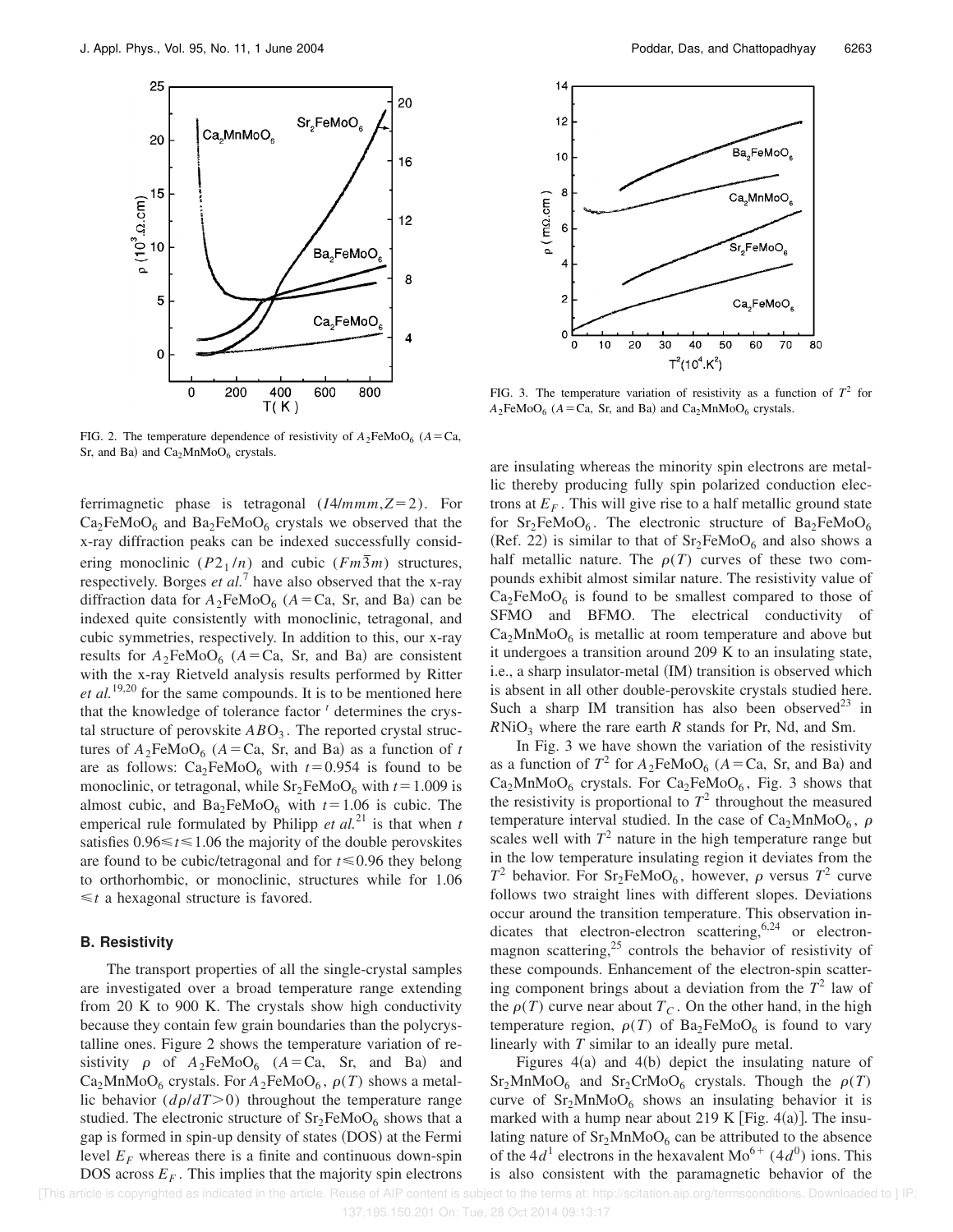

FIG. 4. (a) The resistivity of  $Sr<sub>2</sub>MnMoO<sub>6</sub>$  as a function of temperature. The inset shows the ln  $\rho$  against 1000/*T* and ln  $\rho$  against  $1/T^{1/4}$  dependences. (b) Plot of ln  $\rho$  as a function of ln *T* for  $Sr_2CrMoO<sub>6</sub>$  crystal. The inset shows the In  $\rho$  against 1000/*T* and ln  $\rho$  against 1/*T*<sup>1/4</sup> dependences.

compound.<sup>26</sup> Figure 4(b) shows that the electrical transport of  $Sr<sub>2</sub>CrMoO<sub>6</sub>$  with a tetragonal crystal structure behaves like an insulating material. For the insulating oxide samples, usually it has been observed that at low temperature electrical conduction behavior can be described by a very low density of localized states produced by impurities, disorder, etc. within the band gap region. In this region, Mott's variable range hopping (VRH) mechanism<sup>27</sup> accounts satisfactorily the temperature dependent electrical transport, following the expression

$$
\sigma = \sigma_{01} \exp[-(T_0/T)^{1/4}].
$$
 (1)

On the other hand, at high temperature the conduction takes place by the thermally activated hopping of the charge carriers across the band gap according to the expression<sup>28</sup>

$$
\sigma = \sigma_{02} \exp[-E_q/2k_B T],\tag{2}
$$



FIG. 5. The electrical conductivity (open circles) of  $Sr_2CrMoO_6$  crystal as a function of temperature. The solid line shows the best fit. The contributions from the activated component and the VRH component are shown in the insets.

where  $\sigma_{01}$  and  $\sigma_{02}$  are constants, and  $T_0$  and  $E_g$  are the Mott temperature and the activation energy, respectively.

It has already been mentioned that the end member  $Sr_2FeWO_6$  of  $Sr_2Fe(Mo_{1-x}W_x)O_6$  series exhibits insulating property due to the complete localization of the valence electrons. In order to analyze the conductivity data of the insulating  $Sr_2FeWO_6$  Roy *et al.*<sup>17</sup> found that the transport does not follow a single activated dependence over the entire temperature range. However, the authors found that the experimental data can be best fitted in terms of simultaneous contributions to the conductivity  $(\sigma)$  both by an activated process  $[Eq. (2)]$  and variable range hopping  $[Eq. (1)]$ . Maiti *et al.*<sup>29</sup> have also observed that the insulating behavior of  $La_{1-x}Ca_xVO_3$  ( $x=0$  and 0.1) compound can be described satisfactorily following the above mentioned procedure. We have also found that the resistivity data of the insulating  $Sr<sub>2</sub>CrMoO<sub>6</sub>$  crystal cannot be described by a single activated dependence as illustrated in the insets [Fig.  $4(b)$ ], where we show the dependence of  $\ln \rho$  against 1000/*T*. The insets show a simple activated behavior at the high temperature regime. In the low temperature region the conduction is best described by the VRH mechanism as illustrated in the insets by the linear dependence of  $\ln \rho$  on  $T^{-1/4}$ . However, following the fitting procedure of Roy *et al.*<sup>17</sup> we have found that the experimental conductivity data over the whole temperature range can be fitted in a best way by combining the contributions to  $\sigma(T)$  due to an activated hopping process, Eq. (2), and that of VRH mechanism, Eq.  $(1)$ , i.e., following the expression

$$
\sigma = \sigma_{01} \exp[-E_g/2k_B T] + \sigma_{02} \exp[-(T_0/T)^{1/4}].
$$
 (3)

In Fig. 5 we have shown the best fit to the conductivity of Sr<sub>2</sub>CrMoO<sub>6</sub> crystal in terms of expression (3) for  $\sigma(T)$  as a solid line through the experimental data points (open circles). The fitting provides an activation energy of  $0.1 \text{ eV}$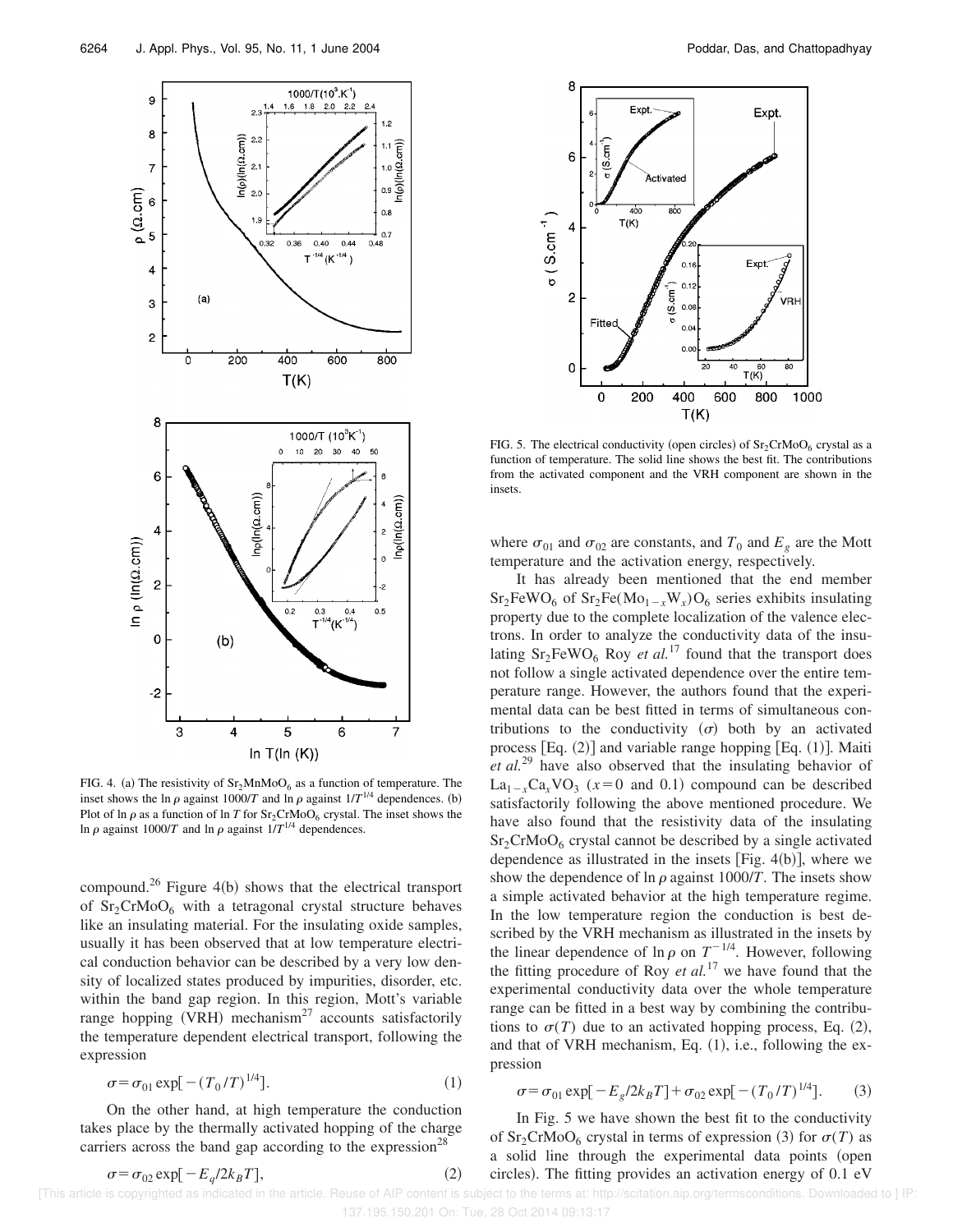

FIG. 6. Variation of thermopower *S* of  $Sr_2FeMoO<sub>6</sub>$ ,  $Ca_2FeMoO<sub>6</sub>$ ,  $Ca<sub>2</sub>MnMoO<sub>6</sub>$ , and Sr<sub>2</sub>CrMoO<sub>6</sub> crystals with temperature.

which matches exactly with the gap value of 0.1 eV obtained from optical spectroscopic $11$  measurements. The contribution of the activated as well as that of VRH term to  $\sigma(T)$  are also marked in the insets of the figure. It is clear from the figure that the activated behavior dominates over the VRH contribution throughout the temperature range except for at the low temperatures. It should be mentioned here that in systems with localized carriers, with increasing temperature there exists a crossover from VRH to nearest neighbor hopping. It is noteworthy that in double-perovskite oxides such as  $Sr_2CrMoO_6$ ,  $Sr_2FeWO_6$  and perovskite oxides such as  $La_{1-x}Ca_xVO_3(x=0)$  and 0.1) the combination of variable range and activated contributions to the conductivity fits the experimental data quite satisfactorily.

Although the electrical transport behavior of  $Sr<sub>2</sub>MnMoO<sub>6</sub>$  crystal is found to be insulating in nature [Fig.  $4(a)$ ] but due to the presence of a small hump at 219 K, its nature of  $\rho(T)$  or  $\sigma(T)$  over the entire range of temperature cannot be explained by the above mentioned method. Insets of Fig. 4(a) show the linear dependence of  $\ln \rho$  with 1000/*T* leading to a simple activated behavior at the high temperature region  $(440–700 \text{ K})$  whereas in the low temperature regime, the electrical transport can be best described by the VRH mechanism, as illustrated in the insets by the linear variation of  $\ln \rho$  with  $T^{-1/4}$ .

### **C. Thermoelectric power**

The thermoelectric power *S* is a zero current transport coefficient and is a very useful probe to study the semiconducting and metallic behavior of compounds since it offers a characteristic difference in the two cases. The metallic TEP in these compounds has a low value at room temperature and varies linearly with temperature. The sign of the TEP describes (not always) the type of majority carriers present in the compound at a certain temperature.

Figure 6 shows the thermal variation of *S* for  $A_2$ FeMoO<sub>6</sub>  $(A = Ca$  and Sr), Ca<sub>2</sub>MnMoO<sub>6</sub>, and Sr<sub>2</sub>CrMoO<sub>6</sub> crystals. All the double-perovskite crystals studied here show negative values for *S* at room temperature indicating electronic conduction. The variation of  $S(T)$  for  $Sr_2FeMoO<sub>6</sub>$  behaves like a typical *n*-type metal with a linear temperature dependence consistent with its  $\rho(T)$  behavior. It is to be mentioned here that perfectly ordered  $Sr<sub>2</sub>FeMoO<sub>6</sub>$  has threefold degenerate minority spin  $\pi^*$  bands whose one-sixth filling gives rise to a *n*-type metallic behavior. A similar metallic variation of *S* with  $T$  along with a crossover from positive  $(p$  type) to negative (*n* type) *S* has been observed in  $Ca<sub>2</sub>FeMoO<sub>6</sub>$  crystal. Figure 6 also depicts that for Ca<sub>2</sub>MnMoO<sub>6</sub>, *S* varies linearly with *T* only in the high temperature side and at low temperature it starts deviating from the linear dependence consistent with its  $\rho(T)$  behavior. In the same figure we have also shown the variation of  $S(T)$  with *T* for  $Sr_2CrMoO_6$  crystal. Figure shows that the temperature dependence of *S* is quite linear similar to that observed in  $Ca<sub>2</sub>MnMoO<sub>6</sub>$  crystal which follows metallic transport at high temperature. Although  $Sr_2CrMoO_6$  crystal exhibits insulatinglike behavior in  $\rho(T)$ in the temperature interval  $75 K < T < 300 K$  its resistivity value is comparable to that of metals. The observed linear dependence of *S*(*T*) over the temperature interval studied may be due to its lower values of resistivity. On the other hand, in the case of more insulating  $Sr<sub>2</sub>MnMoO<sub>6</sub>$  crystal we have found large negative values for *S* which are not reliable.

It is to be pointed out here that monovalent metals, noble metals, and some other metals<sup>30</sup> also exhibited linear dependence of *S* on *T* similar to that observed in double-perovskite oxides mentioned above. Considering the nearly free electron model Mott $31$  has given an expression for the characteristic diffusion thermopower of a metal as

$$
S(T) = (\pi^2 k_B^2 T/3e) [d[\ln \sigma(E)]/dT]_{E=E_F}, \tag{4}
$$

where  $k_B$  is the Boltzmann's constant,  $E_F$  is the Fermi energy, and *e* is the charge of the carriers. Assuming that the conductivity is proportional to the energy and that there is a *T*-independent mean free path for the carriers, the expression (4) becomes

$$
S(T) \approx \pi^2 k_B^2 T / 3e E_F. \tag{5}
$$

Equation  $(5)$  is derived considering a spherical Fermi surface together with a *T*-independent relaxation. This approximation limits the validity of Eq.  $(5)$  at low temperature. From the above relation *S* is linear with *T* and is extremely sensitive to the nature of the Fermi surface. The small linear contribution to the thermopower reflects the highly conductive metallic character within the compound. From the slope of  $S(T)$  and using the relation  $(5)$ , we have estimated Fermi energies  $E_F = 0.86$  eV, 1.2 eV, and 0.8 eV for  $Sr_2FeMoO<sub>6</sub>$ ,  $Ca<sub>2</sub>FeMoO<sub>6</sub>$ , and  $Ca<sub>2</sub>MnMoO<sub>6</sub>$  crystals, respectively.

In Fig. 7 we have presented the thermal variation of *S* for BFMO crystal. Figure shows that the variation of *S*(*T*) is parabolic in nature and passes through a minima around 197 K. This feature of *S* is quite different from that of all the double perovskites studied here. In case of transition metals the thermal variation of *S* is often marked by peculiar features such as maxima, minima, bending, reversal of sign, etc. In most of the cases, the *S* versus *T* curve shows deviation from the linear behavior due to electron-phonon, electronmagnon scattering, complicated band structure, impurity scattering, etc. At low temperatures, the contribution in *S* due to the scattering of electrons with phonons giving rise to a phonon-drag effect is found to be proportional to the lattice specific heat. Hence, the phonon-drag contribution  $S<sub>g</sub>$  in *S*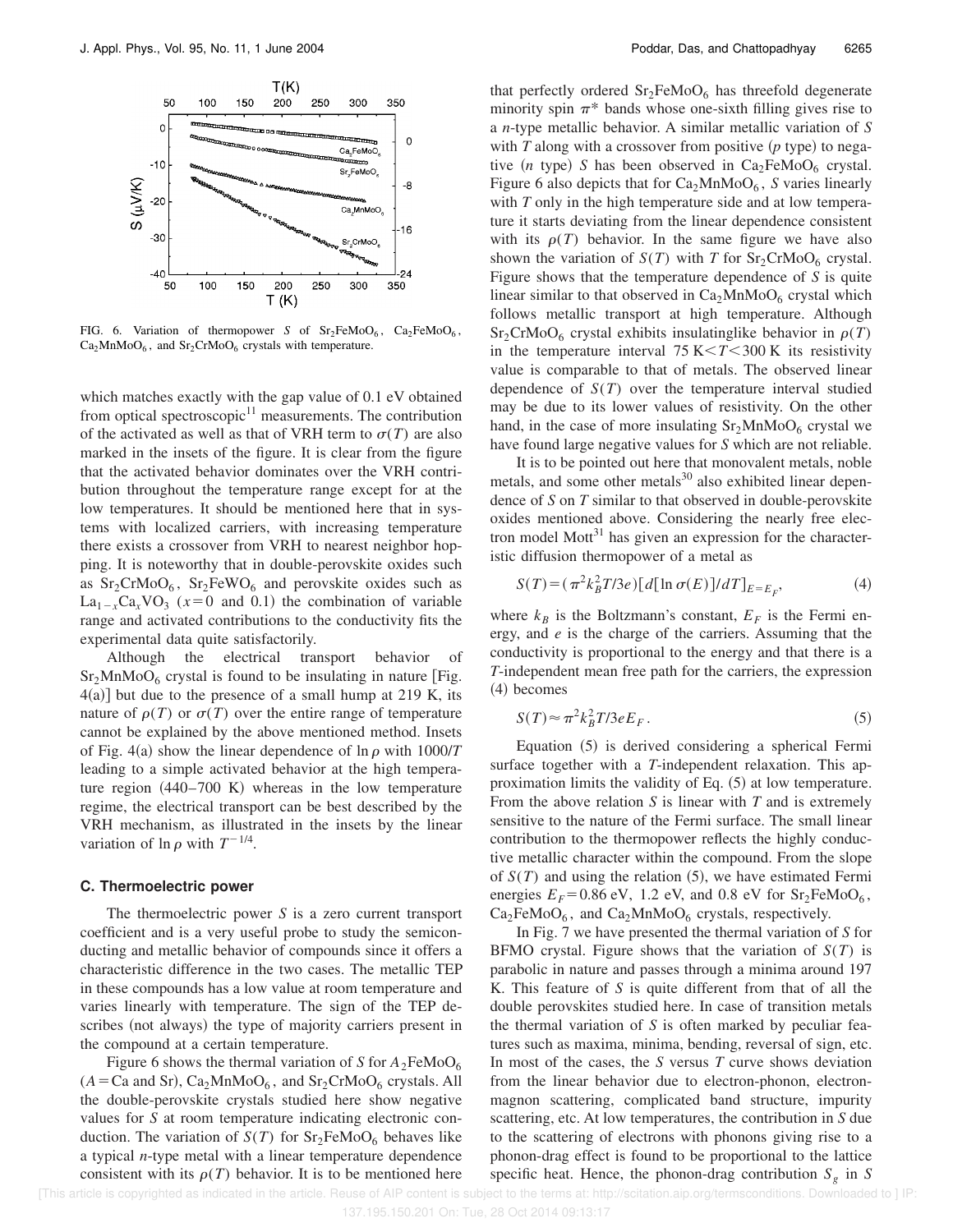

FIG. 7. The temperature dependence of the thermopower *S* for  $Ba<sub>2</sub>FeMoO<sub>6</sub>$ . Solid line is the theoretical fit to the experimental data following the relation  $S(T) = S_0 + S_1T + S_2T^3$ .

can be expressed as  $S_g \sim T^3$ . We have found that the thermopower data of the BFMO single crystal can be fitted quite satisfactorily considering the following expression for *S*(*T*):

$$
S(T) = S_0 + S_1 T + S_2 T^3.
$$
 (6)

Here,  $S_0$  (*S* at  $T=0$ ) can be obtained from the extrapolation of the high temperature fit of *S*. This term has no physical origin and is inserted to overcome the problem of truncating the low temperature data. The *T*-linear term may arise from the metallicity of the crystal while the third term represents the phonon drag contribution in *S*. Although measured  $S(T)$  data  $(77-325 \text{ K})$  fit (solid line) well with the expression  $(6)$ , however, the presence of minima in the measured  $S(T)$  data around  $T=200$  K is not due to the phonon drag effect as it appears only at low temperatures. In order to elucidate the true origin of minima further experimental data from varieties of experiments are needed.

## **IV. CONCLUSION**

The results presented in this work are summarized as follows.

(1) For  $A_2$ FeMoO<sub>6</sub> ( $A = Ca$ , Sr, and Ba) crystals, the crystallographic structure changes from cubic  $(A = Ba)$  to tetragonal  $(A = Sr)$  and finally to monoclinic  $(A = Ca)$  with the decrease of the average ionic radius. The resistivity of  $A_2$ FeMoO<sub>6</sub> upholds a metallic character and is found to vary linearly with  $T^2$ . This behavior is reminiscent of the electron-electron or electron-magnon scattering.

 $(2)$  Ca<sub>2</sub>MnMoO<sub>6</sub> is metallic (M) in the high temperature region and insulating (I) in the low temperature region thereby giving rise to an IM transition similar to that found in  $R\text{NiO}_3$  ( $R = \text{Pr}$ , Nd, Sm). The metallic part of  $\rho(T)$  also follows  $T^2$  dependence.

(3)  $Sr_2CrMoO_6$  and  $Sr_2MnMoO_6$  are insulating in nature. The low temperature insulating behavior can be explained in the light of VRH mechanism whereas at elevated temperatures activated type hopping is found to be operative. The conductivity  $\sigma(T)$  data of Sr<sub>2</sub>CrMoO<sub>6</sub> can be best fitted over the whole temperature range taking into account simultaneous contributions to  $\sigma$  with an activated type process and VRH mechanism.

(4) The double perovskites studied here offer negative sign for the TEP over the whole thermal range except for  $Ca<sub>2</sub>FeMoO<sub>6</sub>$  which exhibits a crossover in *S* around *T*  $=$  147 K. The Fermi energy  $E_F$  estimated from the linear part of *S* for  $A_2$ FeMoO<sub>6</sub> ( $A = Ca$  and Sr) and Ca<sub>2</sub>MnMoO<sub>6</sub> crystals lies between 0.8 and 1.2 eV, respectively.

### **ACKNOWLEDGMENTS**

We thank A. Paul and T. K. Pyne for technical assistance.

- <sup>1</sup> J. M. D. Coey, M. Viret, and S. von Molnar, Adv. Phys. 48, 167 (1999).
- <sup>2</sup> Colossal Magnetoresistive Oxides, edited by Y. Tokura (Gordon and Breach, New York, 2000).
- <sup>3</sup>N. F. Mott, *Metal-Insulator Transition*, 2nd ed. (Taylor and Francis, London, 1990).
- <sup>4</sup>K.-I. Kobayashi, T. Kimura, H. Sawada, K. Terakura, and Y. Tokura, Nature (London) 395, 677 (1998).
- <sup>5</sup>M. T. Anderson, K. B. Greenwood, G. A. Taylor, and K. R. Poeppelmeier, Prog. Solid State Chem. 22, 197 (1993).
- <sup>6</sup>Y. Moritomo, Sh. Zhu, A. Machida, T. Akimoto, E. Nishibori, M. Takata, M. Sakata, and K. Ohoyama, J. Phys. Soc. Jpn. 69, 1723 (2000).
- <sup>7</sup> R. P. Borges, R. M. Thomas, C. Cullinant, J. M. D. Coey, R. Suryanarayanan, L. Ben-Dor, L. Pinsard-Gaudart, and A. Revcolevschi, J. Phys.: Condens. Matter 11, L445 (1999).
- <sup>8</sup>S. Roy, A. Kumar, D. D. Sharma, R. Cimino, S. Turchini, S. Zennaro, and N. Zema, Phys. Rev. Lett. **87**, 097204 (2001).
- <sup>9</sup>D. D. Sharma, P. Mahadevan, T. Saha-Dasgupta, S. Roy, and A. Kumar, Phys. Rev. Lett. **85**, 2549 (2000).
- $10$ A. W. Sleight and J. F. Weiher, J. Phys. Chem. Solids  $33$ , 679 (1972).
- <sup>11</sup>Y. Moritomo, Sh. Xu, A. Machida, T. Akimoto, E. Nishibori, M. Takata, and M. Sakata, Phys. Rev. B 61, R7827 (2000).
- <sup>12</sup>G. Blasse, Philips Res. Rep. **20**, 377 (1965); J. Inorg. Nucl. Chem. **27**, 993  $(1965).$
- <sup>13</sup>H. Kawanaka, I. Hase, S. Toyama, and Y. Nishihara, J. Phys. Soc. Jpn. **68**, 2890 (1990); Physica B 281-282, 518 (2000).
- <sup>14</sup>T. Nakagawa, K. Yoshikawa, and S. Nomura, J. Phys. Soc. Jpn. **27**, 880  $(1969)$ .
- <sup>15</sup>K.-I. Kobayashi, T. Okuda, Y. Tomioka, T. Kimura, and Y. Tokura, J. Magn. Magn. Mater. 218, 17 (2000).
- $^{16}$ R. I. Dass and J. B. Goodenough, Phys. Rev. B 63, 064417 (2001).
- <sup>17</sup>S. Roy, A. Kumar, S. Majumdar, E. V. Sampathkumaran, and D. D. Sharma, J. Phys.: Condens. Matter 13, 607 (2001).
- <sup>18</sup>R. Gangopadhyay, A. Dey, and S. Das, J. Appl. Phys. **87**, 2363 (2000).
- <sup>19</sup>C. Ritter, M. R. Ibarra, L. Morellon, J. Blasco, J. Garcia, and J. M. D. Teresa, J. Phys.: Condens. Matter 12, 8295 (2000).
- <sup>20</sup>A. Arulraj, K. Ramesha, J. Gopalkrishnan, and C. N. Rao, J. Solid State Chem. **155**, 233 (2000).
- <sup>21</sup> J. B. Philipp, P. Majewski, L. Alff, A. Erb, R. Gross, T. Graf, M. S. Brandt, J. Simon, T. Walther, W. Mader, D. Topwal, and D. D. Sharma, cond-mat/0306357.
- $22$  J.-S. Kang, H. Han, B. W. Lee, C. G. Olson, S. W. Han, K. H. Kim, J. I. Jeong, J. H. Park, and B. I. Min, Phys. Rev. B 64, 024429 (2001).
- <sup>23</sup> J. B. Torrance, P. Lacorre, A. I. Nazzal, E. J. Ansaldo, and ch. Niedermayer, Phys. Rev. B 45, 8209 (1992); P. Lacorre, J. B. Torrance, J. Pannetier, A. I. Nazzal, P. W. Wang, and T. C. Huang, J. Solid State Chem. **91**, 225 (1991).
- <sup>24</sup>H. Yanagihara, M. B. Salamon, Y. Lyanda-Geller, Sh. Zhu, and Y. Moritomo, Phys. Rev. B 64, 214401 (2001).
- <sup>25</sup> I. Mannari, Prog. Theor. Phys. **22**, 335 (1959).
- <sup>26</sup> M. Itoh, I. Ohota, and Y. Inaguma, Mater. Sci. Eng., B **B41**, 55 (1996).
- <sup>27</sup>N. F. Mott and E. A. Davis, *Electronic Processes in Non-crystalline Materials* (Oxford, Clarendon, 1979), pp. 32–34.

[This article is copyrighted as indicated in the article. Reuse of AIP content is subject to the terms at: http://scitation.aip.org/termsconditions. Downloaded to ] IP: